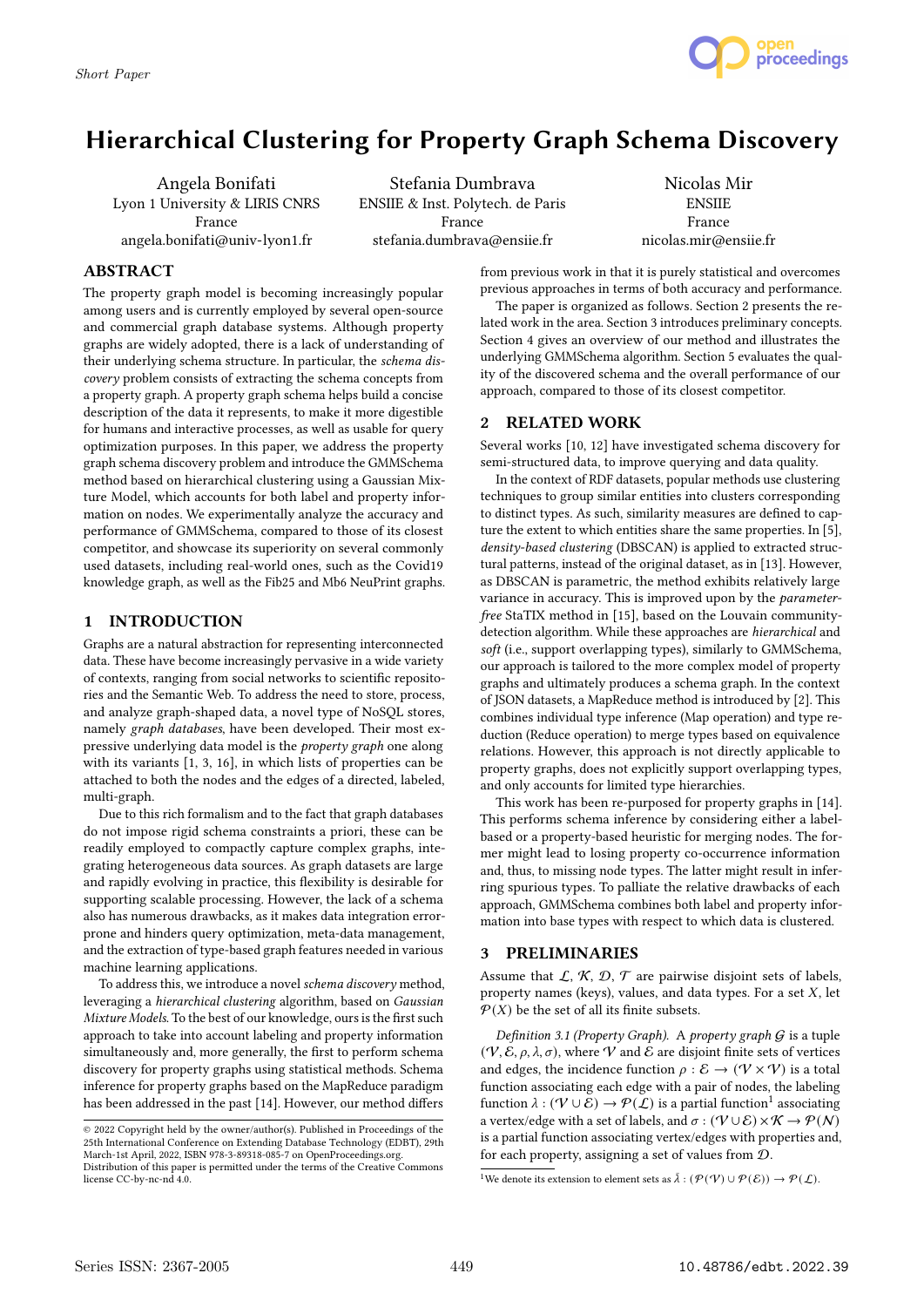

Figure 1: GMMSchema Method

Let us henceforth fix a property graph  $G$ . For lack of a standard, we base our definition of a schema for  $G$  on [4].

Definition 3.2 (Base Types). The set of base types  $BT$  consists of element types. Each element type b is a 4-tuple  $(L, K, O, E_b)$ , where  $L \in \mathcal{L}$  is a set of labels,  $K \in \mathcal{K}$  is a set of property names,  $O ⊆ K$  is a subset of optional property names, and  $E_b ⊂ BT$  is the set of element types that  $b$  extends.

Definition 3.3 (Schema Graph). The schema graph of  $G$  is the tuple ( $\forall \mathcal{T}, \mathcal{ET}, \rho_{\mathcal{T}}, \lambda_{\mathcal{T}}, \sigma_{\mathcal{T}}$ ), where  $\mathcal{VT}$  and  $\mathcal{ET}$  are disjoint finite sets of vertex and edge types,  $\rho_{\mathcal{T}} : \mathcal{ET} \to (\mathcal{VT} \times \mathcal{VT})$  is a total function associating each edge with a pair of nodes,  $\lambda_{\mathcal{T}}$ :  $(\mathcal{V} \mathcal{T} \cup \mathcal{E} \mathcal{T}) \rightarrow \mathcal{B} \mathcal{T}$  is a total function associating a vertex/edge with a base type, and  $\sigma_{\mathcal{T}} : (\mathcal{V}\mathcal{T} \cup \mathcal{E}\mathcal{T}) \times \mathcal{K} \to \mathcal{T}$  is function associating vertex/edges with properties and, for each property, assigning its corresponding data type.

Example 3.4 (Social Network Forums). Consider a social network graph, similar to those generated by the LDBC Social Network Benchmark [9]. This models a property graph instance, in which persons know each other and create post in various forums. Let us take the below node instance representing a post.

```
{'Post': {
'creationDate': 2015-06-24T12:50:35.556+01:002,
'locationIP': 42, 'browser' : 'Chrome',
'length' : 10, 'language' : 'lat.',
'length<mark>' : 10, 'language' :</mark><br>'content' : 'Lorem ipsum'}}
```
## Listing 1: Dictionary storing a node instance.

Its base type would be  $({{Post}\n, K,{{{language, content}\n}}}, \emptyset)$ , where  $K = \{creationDate, locationIP, browser, length\}$  contains mandatory properties,  ${language, content}$  - its optional ones, and the type has no parent, as in Figure 2.

Gaussian Mixture Models. Our method uses the Gaussian Mixture Model (GMM) [8], implementing an Expectation Maximization (EM) algorithm to fit a mixture of multi-variate Gaussian distributions. Given a set of node base types  $\chi = \{x_1, \ldots, x_n\}$ , we fit  $\chi$  as a GMM parametrized by  $\theta = [\theta_1, \ldots, \theta_k]$ , where  $\theta_i = (w_i, \mu_i, \Sigma_i)$  is the *i*-th mixture component. This represents a Gaussian  $\mathcal{N}(\mu_i, \Sigma_i)$ , with prior probability  $w_i$ , such that  $\sum_{i=1}^k w_i =$ 1. For every label  $L$ , we consider the set  $C$  of  $L$ -labeled nodes and run the GMM algorithm to fit a mixture of two normal distributions. We use the resulting model to split C-nodes into two clusters, depending on their similarity to the reference base type. The procedure is then re-iterated to discover further sub-clusters. At the end, we will have computed the set  $H$  of all discovered types and also constructed a dictionary  $C_{H}$ , associating every discovered type to the clusters representing its sub-types. This can be directly used to build the schema graph, as will be illustrated.

### 4 HIERARCHICAL CLUSTERING

In this section, we present the GMMSchema algorithm for property graph schema discovery. It partitions the dataset, using unsupervised clustering, such that each computed cluster corresponds to a node type, determined by an unique combination of labels and properties. The method is outlined in Figure 1.

| Algorithm 1 Schema Graph Computation                  |  |
|-------------------------------------------------------|--|
| 1: <b>input</b> : $G$ - property graph, n - threshold |  |
| 2. output $\cdot$ H = node type clusters              |  |

|     | 2. <b>Output</b> . The Hour type chasters                         |                                                                                                                              |
|-----|-------------------------------------------------------------------|------------------------------------------------------------------------------------------------------------------------------|
|     | 3: function GMM SCHEMA $(G, n)$                                   |                                                                                                                              |
| 4:  | $\mathcal{L}_G \leftarrow \bigcup_{v \in \mathcal{V}} \lambda(v)$ | ⊳ Set of node labels                                                                                                         |
| 5:  | $\mathcal{H} \leftarrow \emptyset$                                | ► Initial set of all discovered clusters                                                                                     |
| 6:  |                                                                   | $C_H \leftarrow \emptyset$ > Initial (base type, sub-clusters) dictionary                                                    |
| 7:  |                                                                   | <b>for</b> $L \in \mathcal{L}_G$ <b>do</b> $\rightarrow$ Iterate through node labels                                         |
| 8:  | $C \leftarrow \{v \in \mathcal{V} \mid L \in \lambda(v)\}\$       |                                                                                                                              |
| 9:  |                                                                   | $\mathcal{H}, \mathcal{C}_{\mathcal{H}} \leftarrow$ HIERARCHICAL_CLUSTERING(C, $\mathcal{H}, \mathcal{C}_{\mathcal{H}}, n$ ) |
| 10: | return $H, C_H$                                                   |                                                                                                                              |

First, we pre-process the graph instance  $G$  and collect statistics regarding property key frequency, per node label. As described in Algorithm 1, for each label L in the set of all node labels  $\mathcal{L}_G$ , we compute its corresponding node types and sub-types. Hence, we call the hierarchical inference algorithm on the set  $C$  of all nodes whose set of labels contain  $L$ . For each such node set  $C$ , the Hierarchical\_Clustering algorithm proceeds iteratively, by first constructing a reference base type  $b_{ref}$ . This intuitively represents the most general type that all nodes in  $C$  extend, i.e., the parent cluster for all sub-clusters in  $C$ . To build it, we consider the the set of all cluster labels  $\mathcal{L}_C$ , as well as the *n* most frequent properties in  $C$ . Next, we separate the nodes in  $C$  in two clusters, based on how similar their base type is to  $b_{ref}$ . To this end, for each node, we use the Dice metric to compare the set of its labels and properties to that corresponding to all labels and property keys in  $\mathcal{L}_C$  and  $K_C$ , respectively. These similarities are then regrouped into a feature vector  $d$ . By fitting a GMM model using  $d$  and estimating its parameters with the EM algorithm, we obtain the mixture components  $\theta_1$  and  $\theta_2$ . The prediction step allows us to classify the considered data samples and determine whether they fit  $b_{ref}$ . This amounts to 2-clustering and splitting C into  $C_L^1$  and  $C_L^2$ . If the property keys of  $C_L^1$  and  $C_L^2$  overlap, we assign the intersection set to  $b_{ref}$ . We update the hierarchy dictionary  $C_H$  with the information that the base types of  $C_L^1$  and  $C_L^2$  extend  $b_{ref}$ . For each sub-cluster, we re-iterate the procedure, recompute a reference node, and use it to discover new sub-types.

| <b>Algorithm 2</b> Cluster Hierarchy Computation                                                                         |
|--------------------------------------------------------------------------------------------------------------------------|
| 1: <b>input</b> : C - cluster, H - set of all discovered clusters, $C_H$ -                                               |
| (base type, sub-clusters) dictionary, $n$ - threshold                                                                    |
| 2: <b>output</b> : $H$ – updated set of discovered clusters                                                              |
| <b>function</b> HIERARCHICAL CLUSTERING(C, H, C <sub>H</sub> , n)<br>3:                                                  |
| $\mathcal{L}_C \leftarrow \lambda(C)$<br>► Current cluster node labels<br>4:                                             |
| $K_C \leftarrow$ set of the <i>n</i> most frequent node properties in C<br>5:                                            |
| $b_{ref} \leftarrow (\mathcal{L}_C, K_C, \emptyset, \emptyset)$ > Reference base type for C nodes<br>6:                  |
| for $v \in C$ do<br>► Iterate through cluster nodes<br>7:                                                                |
| $b \leftarrow \lambda_{\mathcal{T}}(v)$<br>$\triangleright$ Store element type of v<br>8:                                |
| $d(v) \leftarrow Dice(b, b_{ref})$<br>$\triangleright$ Store similarity metric<br>9:                                     |
| $\vec{\theta} \leftarrow \text{fit}(d)$ , where $\vec{\theta} = [\theta_1, \theta_2]$<br>10:                             |
| $C_I^1, C_I^2 \leftarrow \text{predict}(\vec{\theta})$<br>11:                                                            |
| if $\bar{\lambda}(C_I^1) \cap \bar{\lambda}(C_I^2) \neq \emptyset$ then<br>12:                                           |
| $b_{ref} \leftarrow (\mathcal{L}_C, \bar{\lambda}(C_I^1) \cap \bar{\lambda}(C_I^2), \emptyset, \emptyset)$<br>13:        |
| if $j \in \{1,2\} \wedge C_I^j \notin \mathcal{H}$ then<br>14:                                                           |
| $C_{\mathcal{H}}[b_{ref}] \leftarrow C_{\mathcal{H}}[b_{ref}] \cup C_{L}^{J}$<br>15:                                     |
| $\mathcal{H} \leftarrow \mathcal{H} \cup \{C_I^1, C_I^2\}$<br>16:                                                        |
| $\mathcal{H}, C_{\mathcal{H}} \leftarrow$ HIERARCHICAL_CLUSTERING( $C_{I}^{J}, \mathcal{H}, C_{\mathcal{H}}, n$ )<br>17: |
| return $H, C_H$<br>18:                                                                                                   |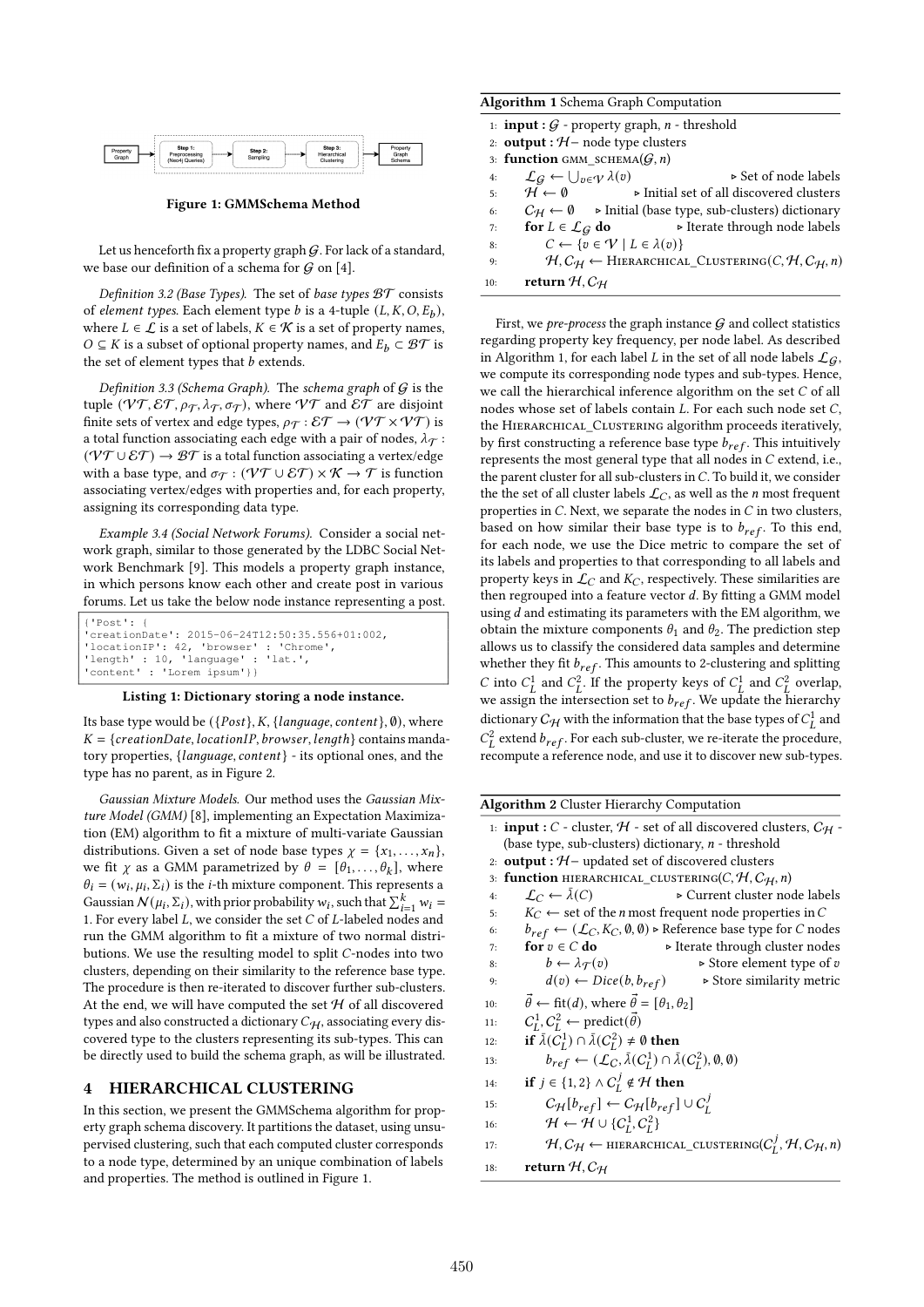

Figure 2: Ground-Truth Schema for LDBC

The runtime efficiency of our algorithm could be improved by fitting multiple Gaussians during one iteration, instead of just performing 2-clustering. Optimization issues regarding this hyperparameter are left for future work.

Example 4.1 (Social Network - Schema Graph). We focus on the discovery of the sub-types corresponding to nodes labeled . Hence, we run the GMM\_Schema algorithm over the graph instance, taking the value  $n = 2$ , for example<sup>2</sup>. The corresponding reference node is  $b_{ref} = (\{Post\}, \{creationDate, locationIP\}, \emptyset, \emptyset),$ as creationDate and locationIP are common to all cluster nodes. Using the GMM model, we classify Post nodes into 2-clusters. Their property key intersection gives us the base type of the parent node  $b = (\{Post\}, K, \emptyset, \emptyset)$ , where

#### $K = \{creationDate, location IP, browser, length\}.$

Repeating the procedure in each sub-cluster does not infer new types, as all nodes in each share the same properties. Their reference nodes are:  $b_1 = (\{Post\}, K, \{language, content\}, \{b\})$  and  $b_2 = (\{Post\}, K, \{imageFile\}, \{b\})$ , each representing a new subtype, i.e., Post1 and Post2 in Figure 3. Each of these newly discovered node types will then have the same connectivity characteristics, i.e., attached in/out-going edge types, as their parent node, . The discovered schema graph will additionally include two edge subtype edges from Post1 and, respectively, Post2 to Post.

Note that, for ease of exposition, nodes in the running example have single labels only. Our approach, however, covers multiple labels, thus supporting the full expressiveness of the property graph model.

# 5 EXPERIMENTAL EVALUATION

Our schema inference method is implemented in Python 3 and is compatible with Neo4j 4.3.4. The code base is readily available online <sup>3</sup> . All experiments were performed on an Openstack Virtual Machine with 12 2GHz 64-bits Intel Xeon CPUs, 62 GB of memory, and a 1.5 TB hard drive.



Figure 3: GMMSchema for LDBC

| <b>Dataset</b>      | Nodes      | Edges      | Node   | Edge   | Unlabeled    |
|---------------------|------------|------------|--------|--------|--------------|
|                     |            |            | Labels | Labels | <b>Nodes</b> |
| <b>LDBC</b>         | 1.577.397  | 8.179.418  |        | 14     |              |
| Mb6                 | 486,267    | 961.571    | 10     |        |              |
| Fib <sub>25</sub>   | 802.473    | 1.625.428  | 10     |        |              |
| Covid <sub>19</sub> | 36,025,729 | 59,768,373 | 121    | 168    | 474          |

Figure 4: Dataset characteristics prior to schema discovery.

## 5.1 Datasets and Metrics

Datasets. We experimentally analyze our approach on several datasets (see Figure 4), described as follows. The LDBC Social Network Benchmark (LDBC) [9] is a synthetic graph, corresponding to the topology of a realistic social network and comes together with a ground-truth schema, capturing single-labeled nodes and type hierarchies. The Mb6 [19] and Fib25 [18] datasets model NeuPrint connectome data and correspond to the mushroom body and, respectively, medulla neural networks in the fruit fly brain. Both these datasets also contain ground-truth schema with diverse properties, as well as multi-labeled nodes. Finally, Covid19 corresponds to the Covid-19 Knowledge Graph [7], which integrates data from the Genotype Tissue Expression (GTEx) the Covid-19 Disease Map (Cord-19), and the bibliographical ArXiv, BioRxiv, MedRxiv, PubMed, and PubMed Central repositories. The graph has no ground-truth schema and is continuously evolving. Hence, the reported results consider the August 2021 version.

Metrics. To assess the quality of the discovered schema, we employ several metrics, as follows. The Adjusted Random Index (Rand Index) measures the similarity between two clusterings, considering all sample pairs and counting those assigned in the same/different clusters in the predicted and true clusterings. The Adjusted Mutual Index (AMI) also measures the similarity between two clusterings, but accounts for potentially unbalanced clusters in the ground truth clustering. Precision captures the proportion of identified types part of the ground truth, while recall measures the performance of binary classification. The F1-score provides an average of precision and sensitivity.

#### 5.2 Evaluation and Discussion

We now present and discuss the results of evaluating GMM-Schema on the LDBC, Mb6, Fib25, and Covid19 datasets.

Schema Quality. As a first indicator of the quality of our schema discovery method, we first analyze the changes in dataset characteristics it generates. Looking at Figure 4 and 5, we notice that,

<sup>&</sup>lt;sup>2</sup>Note that the value of  $n$  does not impact the overall precision, but only the convergence rate of the method.

<sup>3</sup>https://github.com/naussicaa/pg-schemainference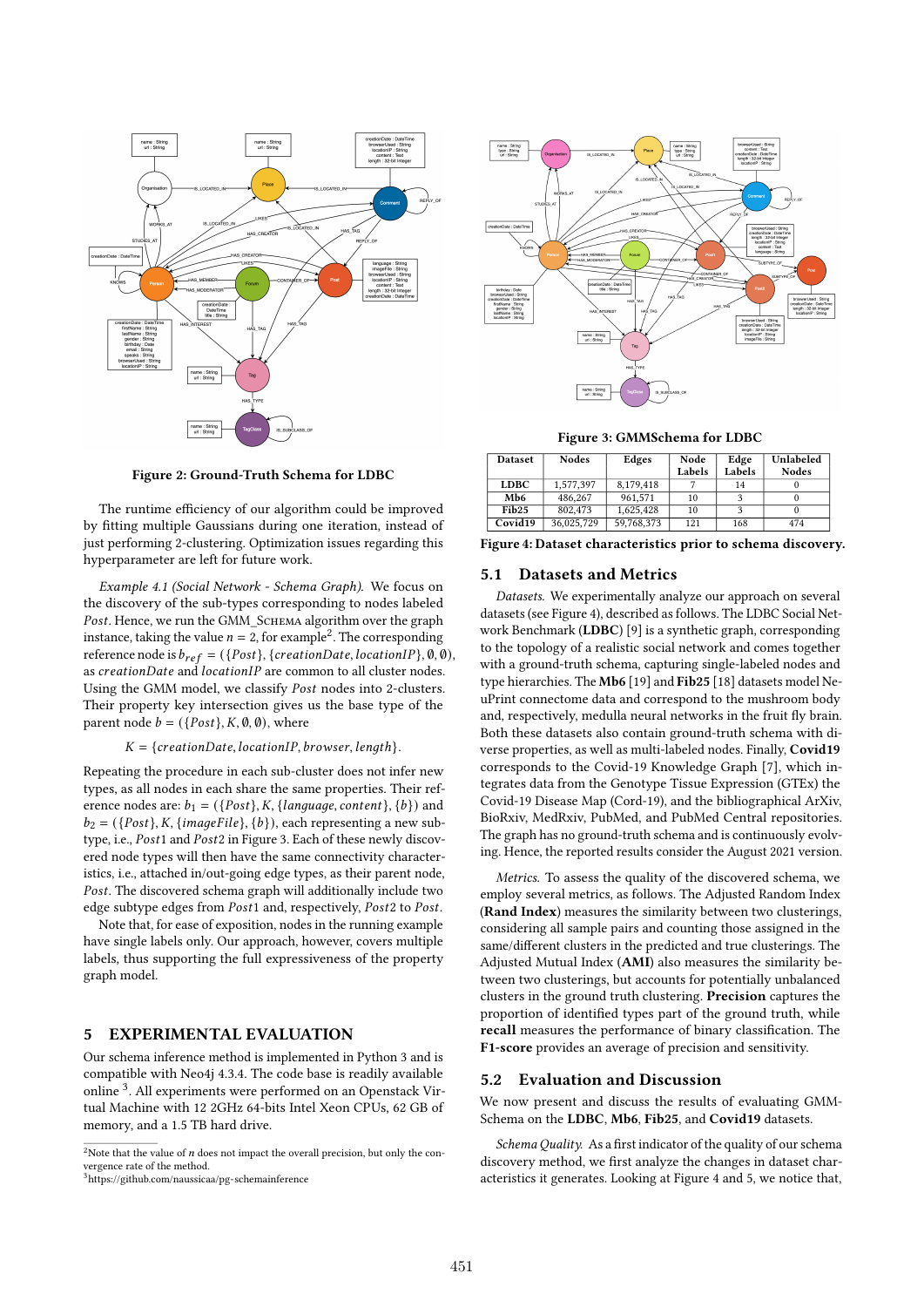| <b>Dataset</b>    | <b>Node Types</b> | <b>Edge Types</b> | Subtype Edges | <b>Hierarchy Depth</b> |
|-------------------|-------------------|-------------------|---------------|------------------------|
| <b>LDBC</b>       |                   |                   |               |                        |
| Mb6               |                   |                   |               |                        |
| Fib <sub>25</sub> |                   | 106               |               |                        |

Figure 5: Dataset characteristics with GMMSchema discovery. Figure 6: Dataset characteristics (property-based inference).

on average, 2-3 types are discovered per node label, while in the case of edge labels, GMMSchema leads to up to 3 orders of magnitude more edge types (for the fib25 dataset). This is due to the high hierarchy depth of the dataset, which leads to the creation of  $\approx 20$  new subtype edges. Comparing these numbers to those corresponding to the property-oriented schema inference method in [14] (Figure 6), we observe that, the baseline can infer up to 3 times more node types, up to 3 orders of magnitude more edge types, up to 7 orders of magnitude more subtype edges (for the mb6 dataset), and leads to a hierarchies that can be double the depth of those discovered by GMMSchema. However, looking at the perfect accuracy of our schema discovery method, as given by the precision, recall, and F1-score in Figure 8, we can conclude that many of the inferred nodes are actually redundant and that GMMSchema helps address this by also leveraging the information in node labels. Also, comparing with the numbers reported by the label-oriented heuristic in [14] (Figure 7), we can observe GMMSchema also addresses the missing types due to only considering node label information, by also taking into account their corresponding properties. Hence, our schema discovery method achieves a good balance between these two approaches.

In order to assess the quality of our underlying hierarchical clustering method based on Gaussian Mixture models, we compute its corresponding Rand Index and Adjusted Mutual Information (AMI) scores. To this end, we consider the HDB-SCAN [6] clustering algorithm as our baseline, since it is the closest to our approach. As shown in Figure 8, we notice that the two methods agree the most on the largest datasets (Covid19 and LDBC) under both metrics. Also, note that the AMI score is better suited for hard clustering (i.e., assigning a given node to a single cluster), whereas both GMMSchema and HDBSCAN perform soft clustering. Moreover, in the LDBC and Covid19 datasets, it is easier to determine the specific cluster corresponding to a node, as the hierarchy is very shallow and there is little overlap in the labels/properties representing type. Conversely, for Mb6 and Fib25, as there are many such overlaps and as the datasets are smaller, being forced to choose a single "right" cluster for a node is harder and more penalizing.

Scalability. Figure 9a captures the overall runtime performance of our GMMSchema method, compared to that of the baseline in [14]. When benchmarking its performance for graphs of up to 2M nodes and edges, GMMSchema exhibits better scalability. For Mb6, GMMSchema is up to 5 times more efficient, while for LDBC and Fib25, it is up to 8 times faster. One explanation for this is that, unlike in our approach, the pre-processing stage of the baseline method requires writing all nodes and edges in a JSON file. Given that Covid19 is rapidly evolving and that the version we considered in our experiments does not match that used by the baseline method, we plotted the total average runtime performance of GMMSchema on this dataset separately (Figure 9b). As can be seen, despite the high heterogeneity of the dataset (121 node labels and 168 edge labels), the performance of GMMSchema is up to twice faster than that displayed by the baseline on the much smaller and less diverse LDBC dataset.

| <b>Dataset</b>    | <b>Node Types</b> | <b>Edge Types</b> | Subtype Edges | Hierarchy Depth |
|-------------------|-------------------|-------------------|---------------|-----------------|
| <b>LDBC</b>       |                   |                   |               |                 |
| Mb6               |                   | 795               | 786           |                 |
| Fib <sub>25</sub> |                   | 427               |               |                 |

| <b>Dataset</b>    | <b>Node Types</b> | <b>Edge Types</b> | <b>Subtype Edges</b> | <b>Hierarchy Depth</b> |
|-------------------|-------------------|-------------------|----------------------|------------------------|
| <b>LDBC</b>       |                   |                   |                      |                        |
| Mb6               |                   |                   |                      |                        |
| Fib <sub>25</sub> |                   |                   |                      |                        |

Figure 7: Dataset characteristics (label-based inference).

| <b>Dataset</b>    | Rand Index | AMI  | Precision | Recall | F <sub>1</sub> -score |
|-------------------|------------|------|-----------|--------|-----------------------|
| <b>LDBC</b>       | 0.96       | 0.91 | $_{1.0}$  | 1.0    | 1.0                   |
| Mb6               | 0.79       | 0.49 | 1,0       | 1.0    | 1.0                   |
| Fib <sub>25</sub> | 0.75       | 0.41 | 1.0       | 1.0    | 1.0                   |
| Covid19           | 0.94       | 0.71 | NaN       | NaN    | NaN                   |

Figure 8: GMMSchema clustering quality estimates.



Figure 9: GMMSchema vs. Baseline total avg. runtimes.

| <b>Dataset</b>    | Pre-processing | Sampling | Clustering | Total  | <b>Baseline</b> |
|-------------------|----------------|----------|------------|--------|-----------------|
| <b>LDBC</b>       | 22.15          | 3.27     | 22.02      | 47.44  | 830             |
| Mb <sub>6</sub>   | 1.03           | 0.55     | 2.95       | 4.53   | 48              |
| Fib <sub>25</sub> | 5.33           | 1.03     | 5.83       | 12.19  | 76              |
| Covid19           | 44.12          | 132      | 204        | 380.12 | 266             |

Figure 10: Component-wise and total runtimes (s) for GMM-Schema and the baseline on LDBC, Mb6, Fib25, Covid19.

Looking at the performance breakdown for the pre-processing, sampling, and clustering components of GMMSchema (Figure 10), we notice that the most expensive step is generally the clustering one. This is to be expected, as the core HIERARCHICAL\_CLUSTERING function can call itself recursively. Each such time, a Gaussian Mixture Model has to be retrained, in order to split the considered dataset portion into two clusters, by deciding, for each node, whether its base type matches that of the reference base type.

## 6 CONCLUSION AND FUTURE WORK

This paper introduces the novel GMMSchema algorithm for schema discovery in the property graph setting. To the best of our knowledge, this is the first approach that targets property graphs and that simultaneously takes into account both the label and property information on nodes. This addresses the limitations with respect to incomplete/spurious node inference of its closest competitor, whose method is based on MapReduce inference. Preliminary experiments show the superiority of our approach, in terms of accuracy and performance, and highlight the promise of employing statistical methods for schema discovery.

Future extensions consists of further optimizing the approach, inferring cardinality information, and supporting incremental maintenance to preserve schema validity under updates. Also, integrating topological information through graph embeddings could benefit scalability. Finally, investigating how data analysis methods, such as formal concept analysis [17], or recent grammatical inference methods [11] can be applied to property graphs and comparing them to our work opens interesting perspectives.